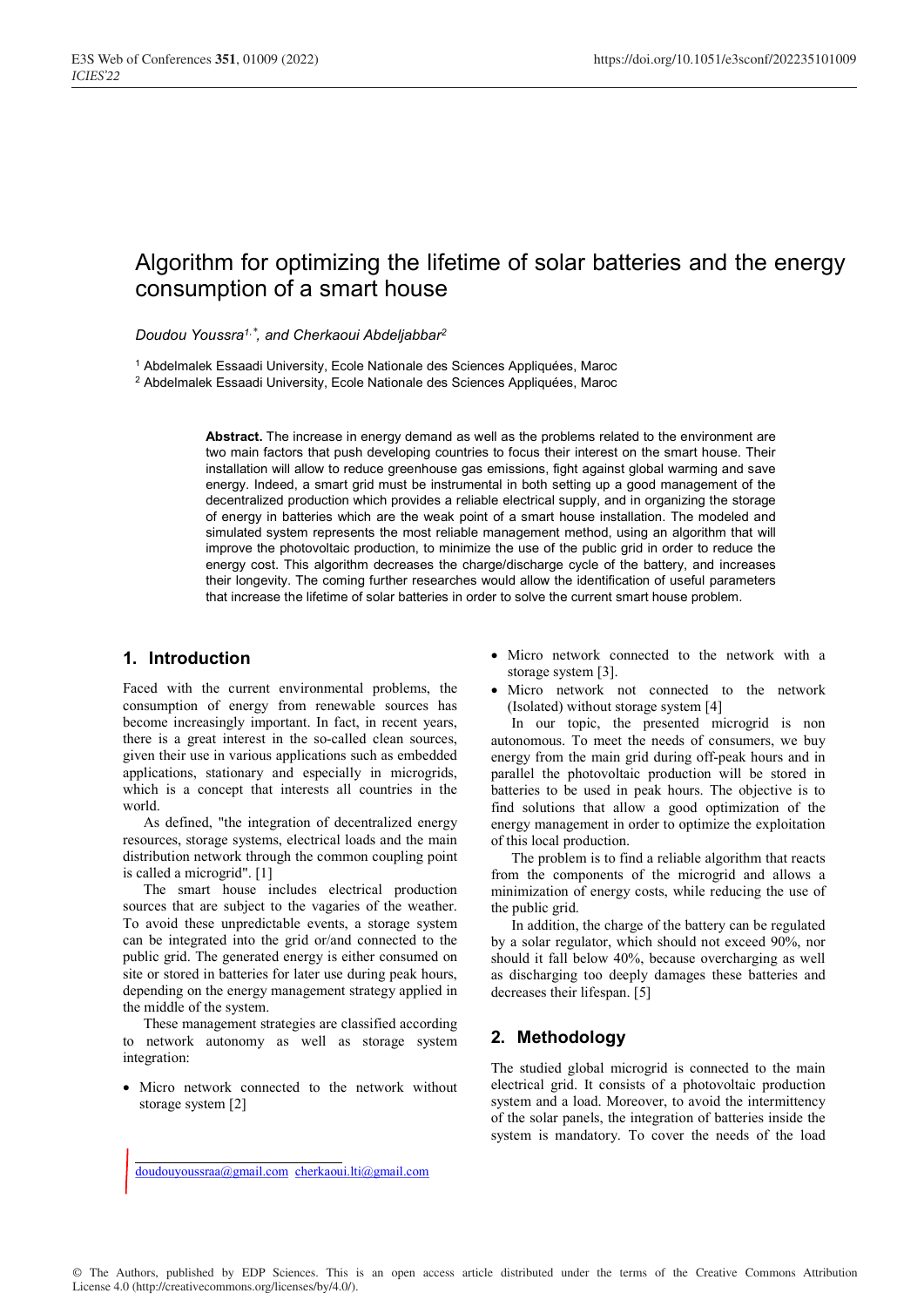without having access to the public grid during peak hours, and to reduce the amount of charge/discharge of the batteries a management strategy must be applied at the microgrid level.

In our case, we will implement an algorithm that will be inserted in the Chart block on the state flow logic tool using a simplified model of a microgrid in Matlab Simulink.

#### **2.1 Description of the system**

The stand-alone power system is a single-phase AC system, connected to the power grid via a transformer that lowers the voltage from 6.6 kV to 200 V. It consists of a photovoltaic generator (maximum power is 5 kW), a battery system with a total nominal capacity of 6936 Ah and is controlled by a batter controller. These two last components are DC power sources that are converted to single-phase AC. And finally, it consists of a load that is represented as three houses (maximum energy consumed is 2.5 KW) (see Fig. 1).



**Fig. 1** Simplified model of a microgrid on Matlab/Simulink [6]

#### *2.1.1 Simulation*

Between 12 pm and 6 pm (off-peak hours), the load is fed by energy from the public grid because the energy cost during this period is reduced. At the same time, the energy produced by the solar system is stored in batteries to be consumed during the peak hours (from 12 am to 12 pm and from 6 pm to 12 am). During this time, the three houses reach a peak consumption of 6,500 W at 9 am, and 7,500 W at 7 pm and 10 pm. The photovoltaic production reaches the peak (5KW) from 2 pm to 3pm. In addition, when there is excess to power in the

system, this surplus will be injected into the main grid and the batteries are monitored by a battery controller to track their state of charge/discharge.

#### *2.1.2 Modeling tool*

The modeling tool used is the state diagram (see Fig. 2) which describes graphically the functioning of the system. To facilitate this, we used the flow chart which is a graphic representation of the functioning of a process allowing the visualization of a set of steps (see Fig. 3). Its purpose is to minimize access to the public power grid as well as to extend the life of the batteries. To achieve these goals, we will modify the minimum state of charge (SOCmin) parameter until a reliable result is obtained.



**Fig. 2.** System status diagram.



**Fig. 3.** The flowchart of the proposed optimized system

With

- Pv: photovoltaic production
- Soc: the state of charge of the battery
- Socmax: the maximum state of charge of the battery
- Socmin: the minimum state of charge of the battery
- 4000: From this power value the photovoltaic production starts to reach its maximum up to 5000W

In our algorithm, we have first the case where the photovoltaic production is higher than 4000 W (Pv $>=$ 4000 W). Before charging the batteries, we have to check if the state of charge of the batteries is lower than the maximum state of charge, if it is the case, the charging action (CHARG) is going to be activated, if not, the discharging action of the batteries is going to be launched, that is to say that the need of the consumers is going to be covered with the help of the storage system.

In case  $Pv < 4000$  W, the load consumes the energy coming from the batteries, but first it is necessary to check if their state of charge is higher than the minimum state of charge, if it is the case, the discharging action (DISCH) will be activated, if not, the drawing action (SOUTI) from the network will be launched.

#### *2.1.3 Experimentation*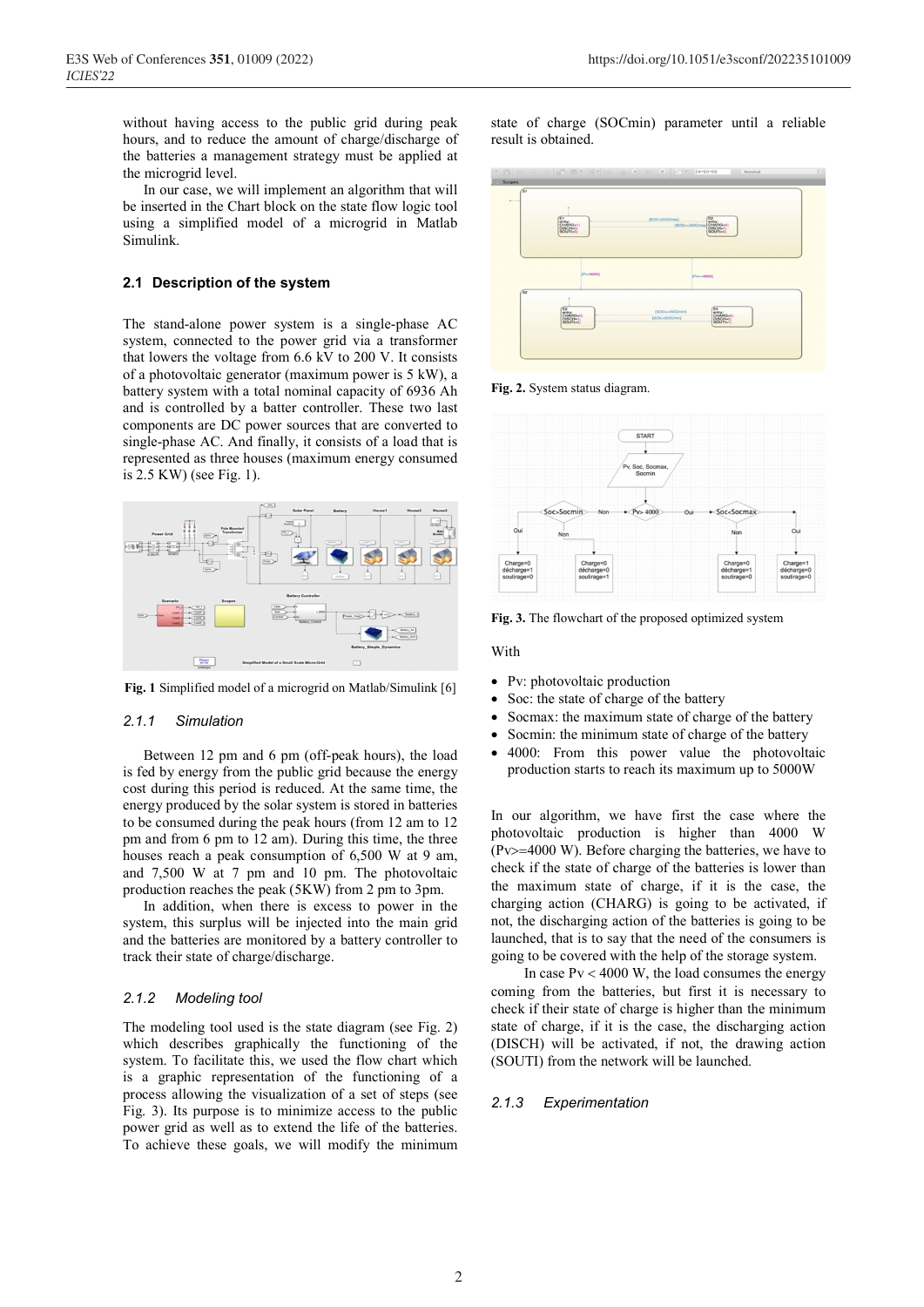The studied microgrid contains a photovoltaic system that reaches a maximum power of 5 KW, a battery system with a total nominal capacity of 6963 Ah and three houses that consume a maximum energy of 2.5 KW. The maximum state of charge is set at a value of 80%. For letting the minimum state of charge will take five different values, later on, it will be fixed in a threshold that allows a minimization of the energetic cost as well as the decrease of the number of cycle of the battery that is directly related to the depth of discharge. Indeed, the more deeply a battery is discharged, the shorter will be the life span of this battery.

Indeed, beyond 72%, we will have two drawdown cycles during the same period, which is not the purpose of our work.

# *2.1.4 Results*

In order to understand the behavior of the battery, different values of the minimum state of charge will be simulated, in a way, to observe the time of withdrawal of electrical energy from the main grid that the load does, as well as the number of cycles inside the smart house (see Fig. 4,5,6,7).

#### Socmin=55%:



**Fig. 4.** The charge withdrawal time and the number of charge/discharge cycles of the battery in the case where SOCmin=55%.



**Fig. 4.** The charge withdrawal time and the number of charge/discharge cycles of the battery in the case where SOCmin=60%.

Socmin=65%:



**Fig. 6.** The charge withdrawal time and the number of charge/discharge cycles of the battery in the case where SOCmin=65%.

Socmin=70%:



**Fig. 7.** The charge withdrawal time and the number of charge/discharge cycles of the battery in the case where SOCmin=70%.

After plotting the withdrawal time (Ts) versus the minimum state of charge (SOCmin) (see Fig. 8).

**Table1.** Minimum state of charge as a function of withdrawal time

| Socmin | Ts(s)     |
|--------|-----------|
| 55     | 1725,773  |
| 60     | 7515,464  |
| 65     | 12414,433 |
| 70     | 17536,082 |

After plotting the withdrawal time (Ts) versus the minimum state of charge (SOCmin) (see Fig. 8).